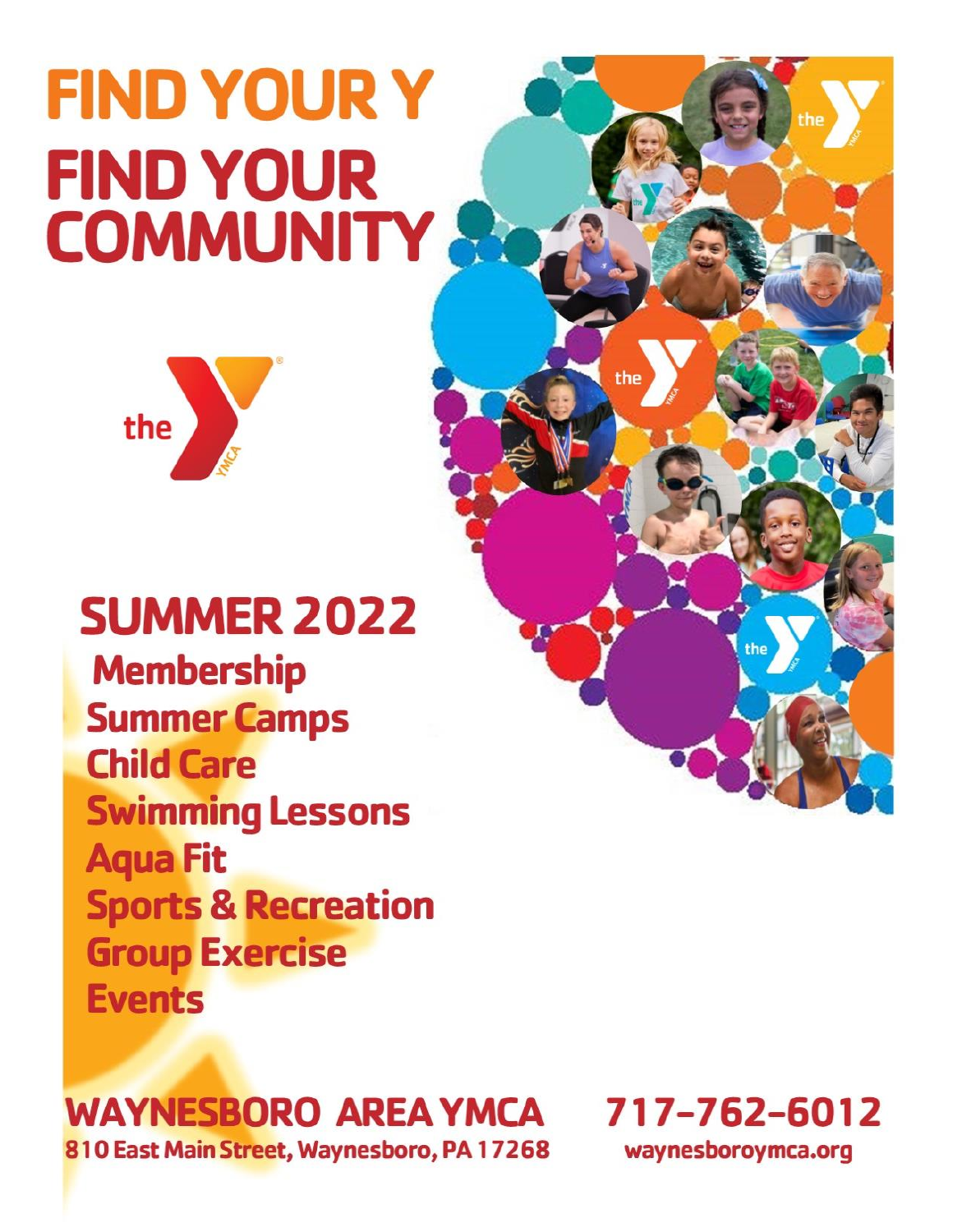**ABERSHIP FO** 

# **BECAUSE UNLOCKING YOUR POTENTIAL EANS EVERYTHI**

FOR HEALTHY LIVING<br><mark>FOR SOCIAL RESPONSIBILITY</mark>

#### **Membership Monthly**

Youth (6-12 yrs) \$13.00 Teen (13-18yrs) \$16.00 Young Adult (19-23 yrs) \$25.00 Adult (24-61 yrs) \$37.00 One Adult Family \$46.00 Two Adult Family \$62.00 Senior (62+yrs) \$33.00 Senior Couple 555.00 Children Under 6 yrs old: must be associated with a family membership or pay non-member prices to participate in programs.

the

Full Time College Students: Undergraduate full-time college students may remain on a family membership until the age of 24. Proof of college attendance is required.

#### **PAYMENT OPTIONS**

MONTHLY DRAFT/PERPETUAL: Membership fees will be deducted directly from credit card or a specified bank account each month on the same day. This payment is perpetual and will continue until the billing member submits membership cancellation in writing or in-person.

TERMED: These memberships have a fixed fee which is paid in FULL at time of registration. Member can purchase 3-month or 6-month membership options.

ANNUAL: these memberships are NON-refundable. Member pays for membership in FULL at time of registration.

#### **CANCELLATION POLICY**

Membership cancellations must be in writing and require a two-weeks advanced notice of the draft date to avoid being charged for the next month's draft. Please note that we are not a drop-in facility, monthly membership fee covers the entire month; member will be charged regardless of facility usage visits. All outstanding balances must be paid prior to cancellation.

#### **PARTICIPATING OPTIONS**

Full Memberships: Full membership permits all YMCA privileges and full use of facilities (some areas are restricted by age). Guest Pass: Valid for one-day recreational use of facility.

Adult:\$7 Young Adult:\$6 College Student (w/college ID):\$5 Teen:\$4 Youth:\$3 (must be accompanied by an adult) Effective 1/3/22 We WILL NOT be selling Teen Guest Passes from school dismissal time through 5PM.

Active Duty Military: free access for the day (must present military ID) for a maximum of two consecutive weeks. Athletic Club Locker Room: Open to adult members ages 19 years and older. Features include lockers for rent, sauna and steam room, and towel service. MAC (Men)/WAC (Women): \$8/month; Locker rental: \$3/month Rental Lockers: Also available in General Locker rooms at \$3/month

Wellness Center: Open to ages 13 years and older.

Medical Membership Hold: In the event of a medical emergency, the Y can place your membership on hold with a physician's note. Please contact Jill Hoko, Membership Director, if you have questions regarding a medical hold. 'Open Doors' Financial Assistance: Financial assistance scholarships can be awarded for general membership, adult/

youth programs, child care and summer day camps. If you have questions, please contact Kathy Bostic, Outreach and Development Director.

Insurance Paid Memberships: We currently participate with SilverSneakers, Silver&Fit and Renew Active. Contact your insurance provider to get a confirmation number before you join; then simply stop by the Y to present photo ID and insurance card. Once information is collected, our staff will contact you within 24-48 hours to confirm eligibility at our Y.

Nationwide Membership (NWM): Members will be allowed access via NWM providing he/she has a current active membership with an NWM participating YMCA. Please bring your photo ID and YMCA ID to Member Services. Kindly note that a visiting NWM member must visit their home branch 51% or more each month; or, they will be asked to join our Waynesboro Area YMCA. Program-only participants (including Silver Sneakers, Silver & Fit, Active & Fit,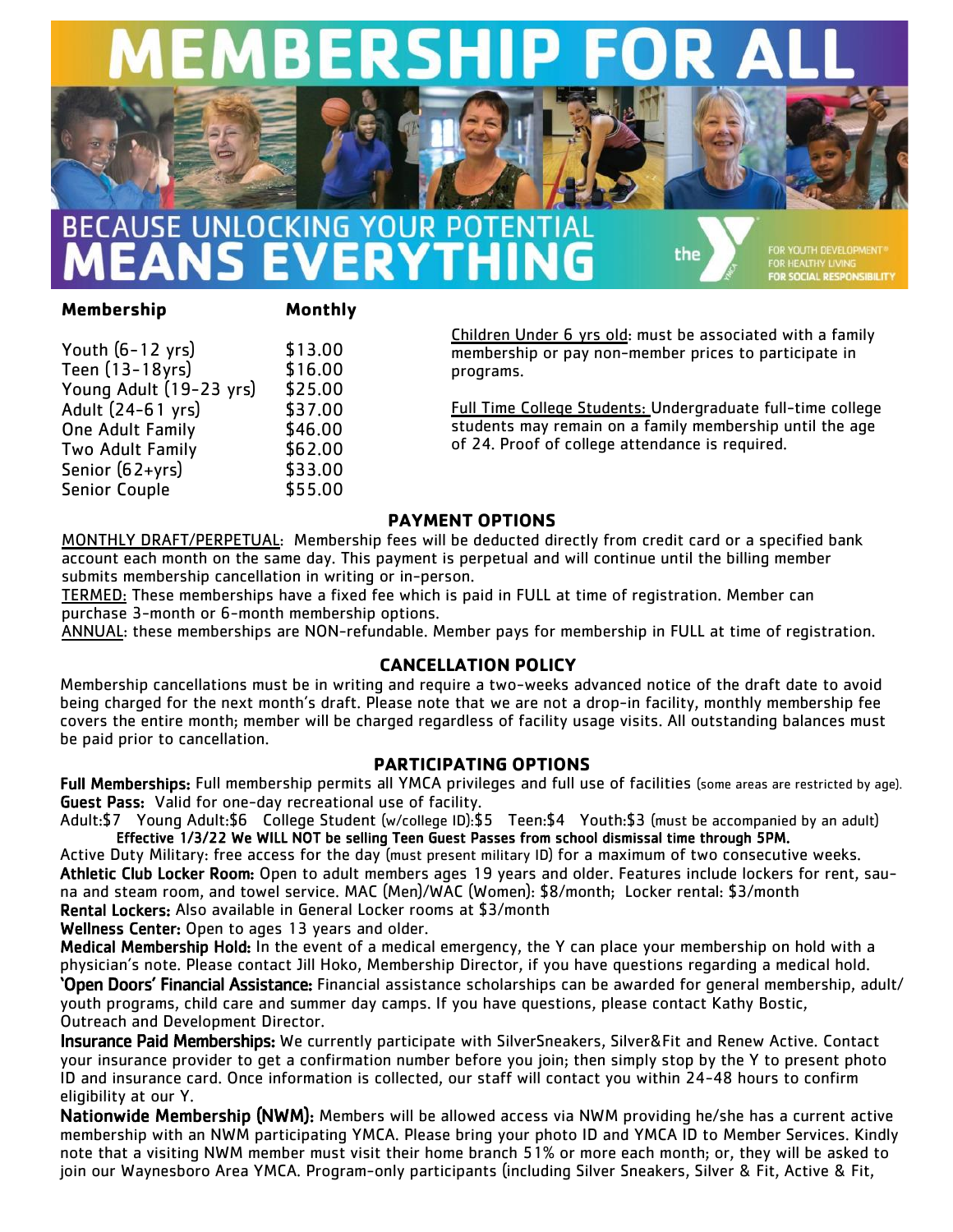### **SPECIALTY SPORTS CAMPS**

Improve your skills, make new friends, be active with other kids and learn to love a sport at the Y!

|                        | Dates/Time                               | Age          | Cost                                              |
|------------------------|------------------------------------------|--------------|---------------------------------------------------|
| Gymnastics Camp        | June 13-16: 4-7p and<br>July 18-21: 4-7p | $6-14$ years | 560/Member/Per Week  <br>\$85/Non Member/Per Week |
| <b>Running Camp</b>    | June 21-23: 9a-12p                       | $5-14$ years | \$22/Member \$45/Non Member                       |
| Soccer Camp            | July 11-14: 9-11:00a                     | 7-12 years   | \$55/Member \$75/Non Member                       |
| All Sports Camp        | July 26-28 9-11:30AM                     | $7-13$ years | \$55/Member \$75/Non Member                       |
| <b>Volleyball Camp</b> | August 8-10: 8-10a AT WASHS GYM          | 7-12 years   | \$40/Member \$65/Non Member                       |

# **DISCOVERY CAMPS**

Theme: Around the World Ages 3-5  $9:00$  am-12:30 pm Week 1: July 11-15 Week 2: July 18-22 **Rates Per Week:** 

- Member: \$90
- Non-Member: \$110

KINDERGARTEN **BOOTCAMP** For children entering Kindergarten Fall 2022  $9:00$  am-2:00 pm **July 25-29** Rate Per Week:

- **Member: \$130**
- Non-Member: \$160 •



Discovery Camps will be held at the Y. For more info, contact the Y: 717-762-6012 Karen.w@waynesboroymca.org



# **SUMMER DAY CAMP**

COME JOIN THE ADVENTURE! Summer Camp is here again and the Y has an exciting summer planned for campers! Summer Camp is a place for youth to create lifelong friendships and memories.

Day Camp is available every weekday from 8:30 am to 5:30 pm beginning June 6 through August 19, 2022. Campers will swim weekly, enjoy the sights on a field trip adventures, create works of art and be amazed and entertained through activities that focus on science, cooking and nature. Campers will learn, explore, and create lifelong friendships and memories.

| <b>FULL TIME (4+days/week)</b> | \$150/Member/Per Week<br>\$195/Non Member/Per Week                           |
|--------------------------------|------------------------------------------------------------------------------|
|                                | \$95/Member/Per Week<br>PART TIME (1-3days/week)   \$140/Non Member/Per Week |

A non-refundable \$25 registration fee is due at the time of registration. Parent's Guide and other helpful information can be downloaded online at [www.waynesboroymca.org.](http://www.waynesboroymca.org/)

Extended Care will be offered for families needing to drop off before the start of the regularly scheduled camp day. The extended care operates from 6:30 am—8:30 am. This is an optional service that can be added to the week's registration at the rate of \$30 per week for members and \$65 per week for non-members. If you register for eight weeks of Full-time summer camp and extended care, the cost of extended care will be included with your camp fee.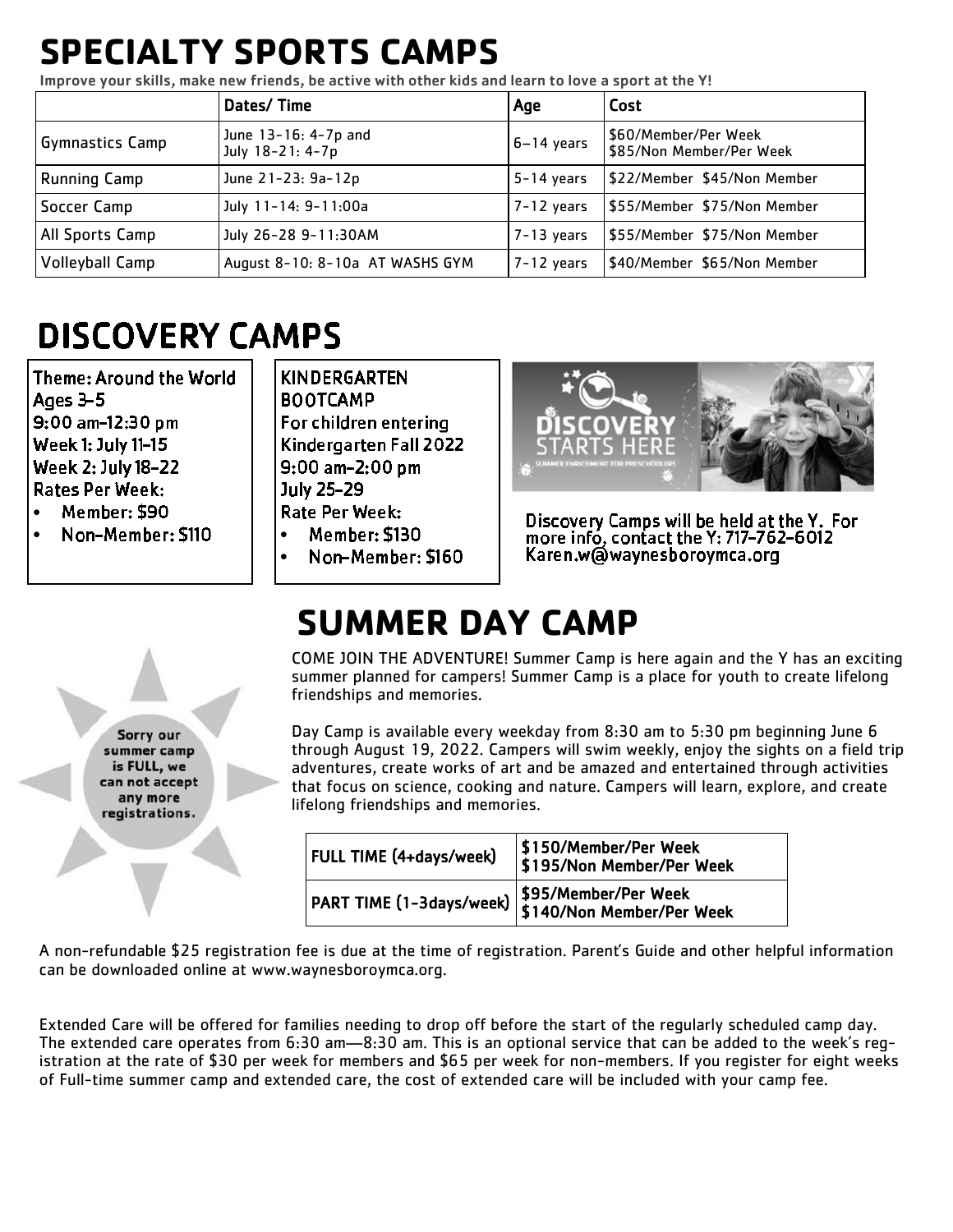

# **PRESCHOOL**

#### **GENESIS LEARNING CENTER**

Ages 3-5 The Genesis Learning Center at the Waynesboro Area YMCA is open Monday-Friday, 7:00 am -5:30 pm (with the exception of holidays and in-service/conference day closures).

Weekly tuition includes a morning and afternoon snack provided by the YMCA (lunch is provided by the family), and daily classroom activities guided by our caring staff. Weekly tuition is due the Friday prior to the week of care regardless of attendance or closure in order to retain your child's space in the program.

There is a one-time fee of \$25 due at the time of registration. Financial assistance is available through the Y's Open Doors Financial Assistance Program.

All information and registration forms for Genesis are NOT available online or at member service, all registration must be through Youth Development Director, Karen Walker, karen.w@waynesboroymca.org 717.762.6012 ext 131

# **SCHOOL AGED CARE**

#### **BEFORE & AFTER SCHOOL PROGRAM**

K-5th grade. Our Before and After School Care program provides a safe environment for elementary school students. The before school program runs between 6:30am until the start of school and the after school program runs from dismissal until 6:00pm

- WASD location is the elementary school the child attends.
- GCASD location is the Greencastle Church of the Brethren.
- BASC care is only held on days the school district is open for in-person child instruction
- Daily tuition includes an afternoon snack (after school care only), crafts and activities, and supervision of your child by the Y staff. Daily tuition is charged for the days a child is enrolled, regardless of child's attendance, in order to retain your child's space in the program.
- There is a \$25 registration fee for each program. This fee holds a child-care space for your child or a place on the waiting list.
- Financial assistance is available through the Y's Open Doors Financial Assistance Program.

| SCHOOL CIOSULE DAYS:                      |                          |         |  |  |  |
|-------------------------------------------|--------------------------|---------|--|--|--|
| School's Out Club<br>@ YMCA in Waynesboro | <b>Member Daily Rate</b> | \$30.00 |  |  |  |
| 7:00 am - 5:30 pm                         | Non-Member Daily Rate    | \$36.00 |  |  |  |
| Snow Day Club<br>@ YMCA in Waynesboro     | <b>Member Daily Rate</b> | \$30.00 |  |  |  |
| $8:00$ am $-5:30$ pm                      | Non-Member Daily Rate    | \$36.00 |  |  |  |

**School Closure Daves** 

• School's Out Club hours are 7:00 am - 5:30 pm. Registration closes 1 week prior to the program date. Students should bring a packed lunch. There is a minimum enrollment for School's Out Club to be held.

• Snow Day Club is held on days the district closes due to inclement weather. Registration opens at 7:00 am, or when the closure of school is announced.

Registration forms for these Youth Development programs are not available online or at member service. All registration must be through Youth Development Director, Karen Walker P: 717.762.6012 ext 131 E: karen.w@waynesboroymca.org



#### WE ARE HIRING!

Are you able to work just a few short hours in the morning and/or afternoon to provide quality care and peace of mind for our Franklin County families?

#### JOIN THE Y TEAM! APPLY TODAY!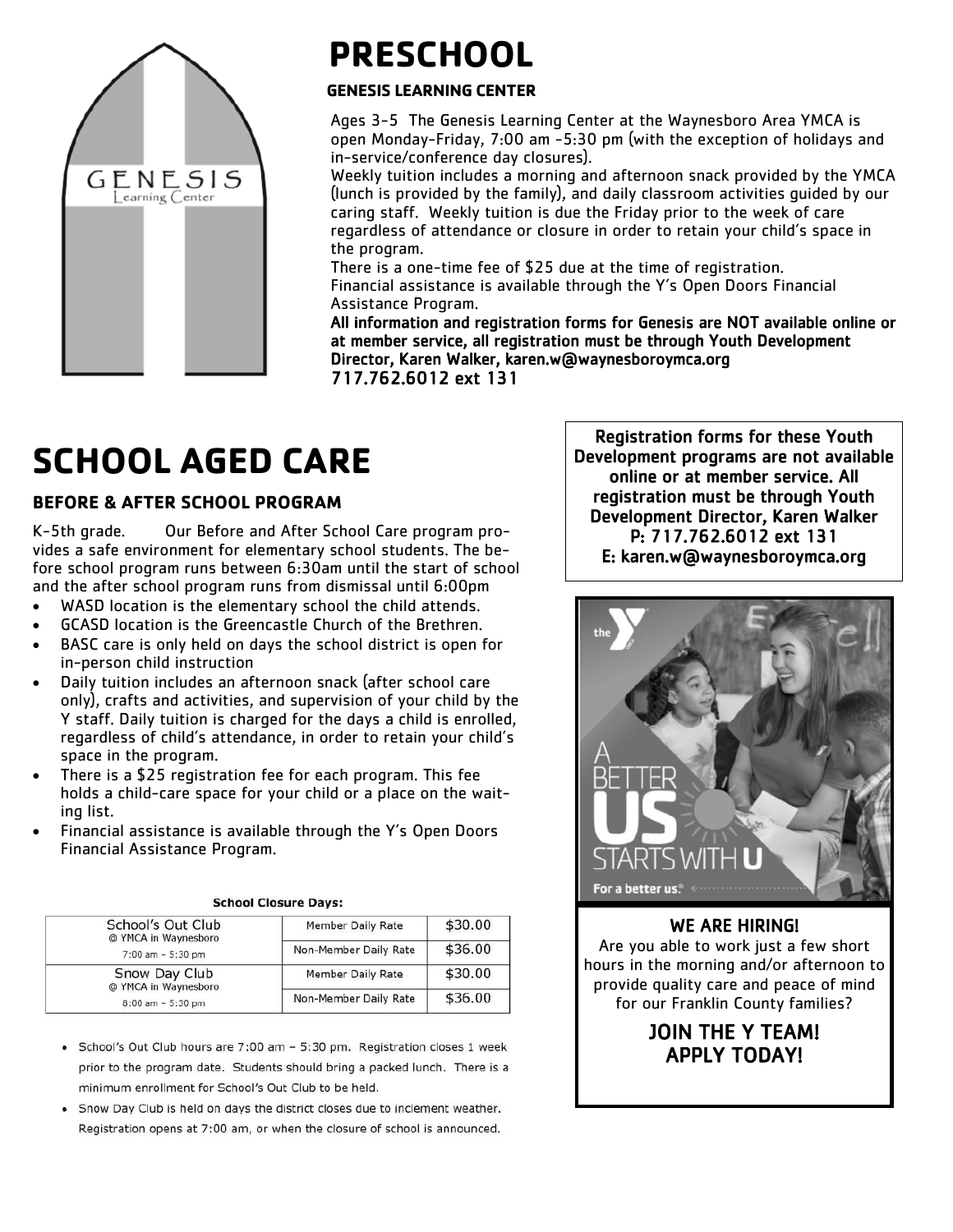### **SWIM LESSONS**

The YMCA Swim Lesson Curriculum is a core group of aquatic skills every person needs to be safe around water. Students begin with and build upon skills they are ready to learn, helping them to celebrate their successes, build selfconfidence, and enjoy learning to swim and water safety. Level information is posted on the website, any questions, can be directed to Swim Lesson Coordinator swimlessons@waynesboroymca.org \*\*Parents accompany children in Level A & B. SUMMER 1 & 2

|                      | <b>LEVEL</b>                       | DAY(S)                                        | <b>TIME</b>                                                    | <b>MEMBER</b>                | <b>NM</b>                    |
|----------------------|------------------------------------|-----------------------------------------------|----------------------------------------------------------------|------------------------------|------------------------------|
|                      | Level A**                          | Saturday                                      | $8:30 - 9:00a$                                                 | \$28                         | \$56                         |
|                      | Level B**                          | Tue/Thur<br>Saturday                          | 8:30-9:00a<br>$9:00 - 9:30a$                                   | \$52<br>\$28                 | \$98<br>\$56                 |
| ףי<br>$\overline{m}$ | PRE-<br>SCHOOL<br>LEVEL 1          | Mon/Wed<br>Tues/Thurs<br>Saturday<br>Saturday | $5:30-6:00p$<br>$9:00 - 9:30a$<br>10:00-10:30a<br>10:30-11:00a | \$52<br>\$52<br>\$28<br>\$28 | \$98<br>\$98<br>\$56<br>\$56 |
| PRESCHOOL: AGES      | PRE-<br><b>SCHOOL</b><br>LEVEL 2-3 | Mon/Wed<br>Saturday                           | $6:00 - 6:30p$<br>$9:30 - 10:00a$                              | \$52<br>\$28                 | \$98<br>\$56                 |
|                      |                                    |                                               | AOUAFIT/ADULT AOUA                                             |                              |                              |

| <b>LEVEL</b>                       | DAY(S)                                      | <b>TIME</b>                                                         | <b>MEMBER</b>                | <b>NM</b>                    |                     |
|------------------------------------|---------------------------------------------|---------------------------------------------------------------------|------------------------------|------------------------------|---------------------|
| YOUTH<br>LEVEL 1                   | Mon/Wed<br>Saturday<br>Saturday<br>Saturday | $6:30 - 7:10p$<br>$9:00 - 9:40a$<br>$9:40 - 10:20a$<br>10:20-11:00a | \$52<br>\$28<br>\$28<br>\$28 | \$98<br>\$56<br>\$56<br>\$56 | m<br>$\overline{1}$ |
| YOUTH<br><b>LEVEL</b><br>2         | Mon/Wed<br>Saturday<br>Saturday             | $6:30 - 7:10p$<br>$9:00 - 9:40a$<br>$9:40 - 10:20a$                 | \$52<br>\$28<br>\$28         | \$98<br>\$56<br>\$56         | <b>YOUTH: AGES</b>  |
| YOUTH<br><b>LEVEL</b><br>3/4       | Mon/Wed<br>Saturday                         | $7:10 - 7:50p$<br>10:20-11:00a                                      | \$52<br>\$28                 | \$98<br>\$56                 |                     |
| <b>YOUTH</b><br><b>LEVEL</b><br>5+ | Mon/Wed<br>Saturday                         | $7:10 - 7:50p$<br>10:20-11:00                                       | \$52<br>\$28                 | \$98<br>\$56                 |                     |

#### ROM (RANGE OF MOTION) AQUATICS- POOL 2

15 years & older Our ROM class helps relieve stiffness, increase flexibility and overall mobility. POOL 2

| Day       | Time                   | Member | Non-Member |
|-----------|------------------------|--------|------------|
| Mon.-Fri. | $10:30-11:30a$ \$32.00 |        | \$64.00    |

#### ACTIVE AQUATIC ADULTS (ACTIVE OLDER ADULTS)-POOL 2

15 years & older Aquatic class provides a lower impact aerobic workout which improves flexibility and cardiovascular strength.

| Day | Time                                 | Member | Non-Member |
|-----|--------------------------------------|--------|------------|
|     | Mon./Wed./Fri. 11:30a-12:30p \$24.00 |        | \$48.00    |

#### POWER HOUR-POOL 1

15 years & older One hour of high intensity aqua fitness program includes 30 minutes of cardio guaranteed to increase your heart rate and increase strength conditioning.

| Day            | Time          | Member  | Non-Member |
|----------------|---------------|---------|------------|
| Mon./Wed./Fri. | $9:30-10:30a$ | \$24.00 | \$48.00    |

#### DEEP WATER-POOL 1

15 years & older One hour of deep water exercise includes warm up, flexibility and intense cardio exercises and a cool down.

| Day          | Time         | Member  | Non-Member |
|--------------|--------------|---------|------------|
| Tues./Thurs. | 9:30a-10:30a | \$16.00 | \$32.00    |

#### AQUAFIT-POOL 2

15 years & older A low impact but high intensity water aerobics class. Exercises are performed to lively, motivation music and are effective and easy to follow.

| Day  | Time          | Member  | Non-Member |
|------|---------------|---------|------------|
| Mon. | $6:30p-7:30p$ | \$12.00 | \$24.00    |

#### PRIVATE SWIM LESSONS

Private swimming lessons are offered on a limited basis. Please complete a lesson registration form and return it to the Aquatics office for approval. Price includes four-30 minutes lessons which are based on available pool time. Lessons are paid for in advance. Cancellations must be made 24 hours in advance or you will be charged for the missed session.

| Member  | Non-Member |
|---------|------------|
| \$68.00 | \$92.00    |

### **SWIM TEAM**

Summer Swim Team info available at the Member Service Desk. For more information contact Senior Program Director: sarah@waynesboroymca.org



# **STRONG SWIMMERS SAFE KIDS**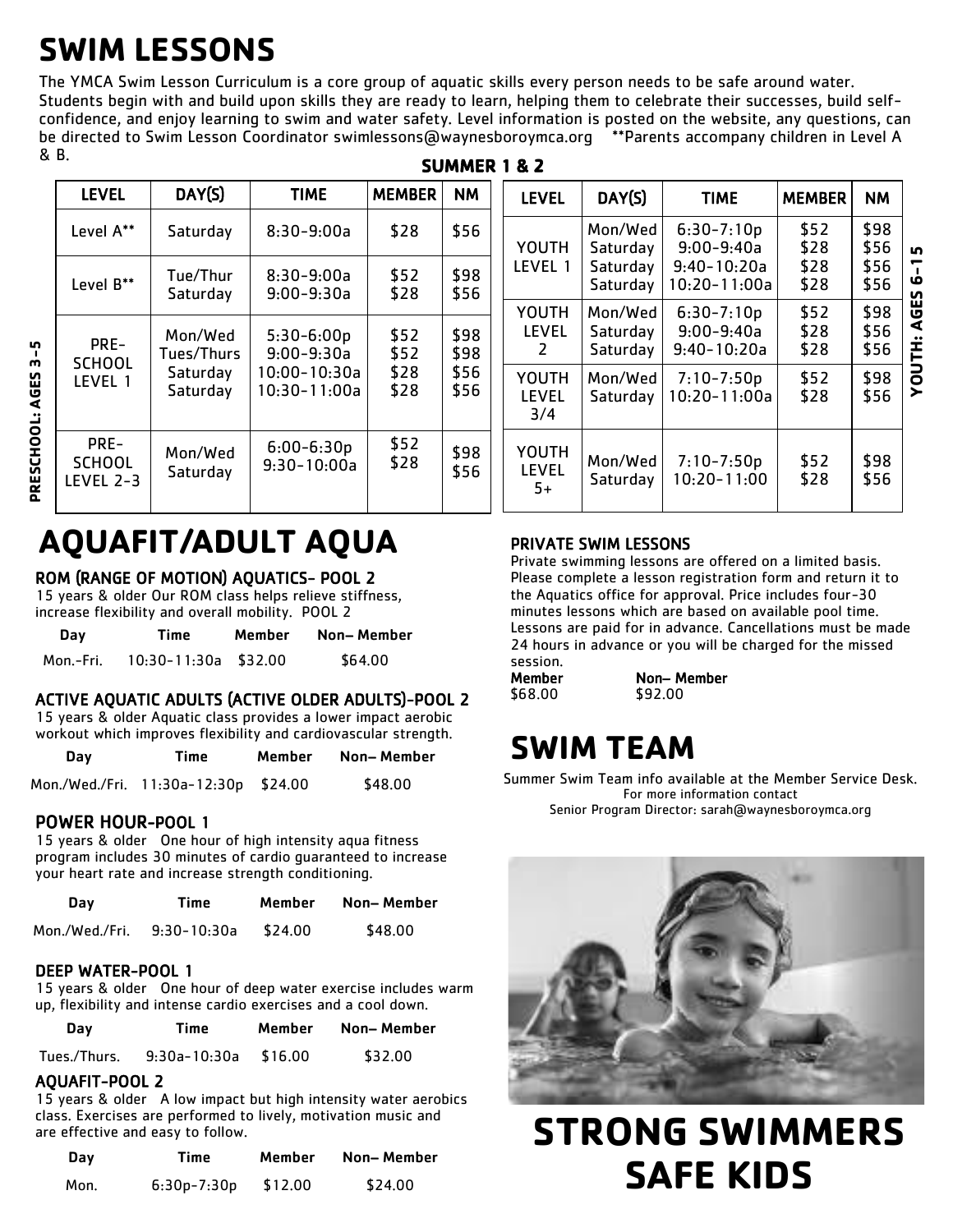# **GYMNASTICS & RECREATION**

#### KINDERGYM

3– 5 years old Beginner gymnastics for preschoolers. Children will get familiar with the apparatus while learning stretches and age appropriate skills.

| <b>LEVEL</b>     | DAY(S) | <b>TIME</b>  | <b>MEMBER</b> | NΜ   |
|------------------|--------|--------------|---------------|------|
| <b>KINDERGYM</b> | - Sat. | $8:30-9:00a$ | \$30          | \$65 |

#### YMCA GYMNASTICS TEAM



A job can be so much more than a paycheck. When you work for the Y, you're helping to empower young people, improve health and well-being, and inspire action in our community.

Apply today! #ABetterUsStartsWithU



#### TUMBLING & INSTRUCTIONAL GYMNASTICS

6-18 years old Progressive instructional gymnastics program focusing on teaching basic, intermediate and advanced skills on bars, beam, vault and floor. Instruction is progressive and divided into four levels, for both boys and girls.

| KINDERGYM            | Sat. | $8:30-9:00a$                                                                                                                                                                                                                        | \$30 | \$65 | <b>LEVEL</b>                                                                      | DAY(S)    | <b>TIME</b>    | <b>MEMBER</b> | NM.  |
|----------------------|------|-------------------------------------------------------------------------------------------------------------------------------------------------------------------------------------------------------------------------------------|------|------|-----------------------------------------------------------------------------------|-----------|----------------|---------------|------|
| YMCA GYMNASTICS TEAM |      | 6-18 years old, must be a member of the Y.                                                                                                                                                                                          |      |      | <b>Summer 1 Session:</b><br><b>TUMBLING</b><br>Ages 6-18                          | Mon./Wed. | $4:00 - 5:00p$ | \$30          | \$60 |
|                      |      | On our competitive gymnastics team we pride ourselves in<br>offering the opportunity to have our gymnasts compete in<br>the XCEL level program throughout USA Gymnastics.<br>For more information, please contact Sarah Santangelo. |      |      | No class: $6/13-16 & 7/18-21$<br><b>Summer 2 Session</b><br>TUMBLING<br>Ages 6-18 | Mon./Wed. | $4:00 - 5:00p$ | \$35          | \$65 |
|                      | the  |                                                                                                                                                                                                                                     |      |      | <b>INSTRUCTIONAL</b><br><b>GYMNASTICS</b><br><b>BEGINNERS</b><br>Ages 6-18        | Saturday  | $8:30-9:30a$   | \$35          | \$75 |

#### **WOMEN'S SUMMER VOLLEYBALL**

ages 15 and over Recreational/Non-Competitive Division Games will be held at both Memorial and Northside Park. Register as an individual. Substitutes \$4 per game. Games begin the week of June 7th. Registration ends May 31st.

| Day                                 | Time          | Member  | Non-<br>Member |
|-------------------------------------|---------------|---------|----------------|
| Rec/Non.Competitive<br>Tues./Thurs. | $6:30 - 8:30$ | \$35.00 | \$50.00        |

#### CHECK OUT our virtual wellness platform, available anytime from anywhere: Y Wellness 24/7

#### Y Wellness 24/7 is available exclusively to our members, free with their Waynesboro Area YMCA membership.

Y Wellness 24/7 is a virtual wellness platform providing access to hundreds of live and on-demand group exercise classes, sports and play programs led by YMCA instructors. Additionally, the platform also includes access to thousands of on-demand classes from instructors nationwide - including classes in training, mindfulness, nutrition, stress management, and more.

Members who experience this brand-new engagement can choose from a large array of options including cycling, Tai Chi, dance jam, country heat, bootcamp plus - new classes for seniors such as Zumba© Gold,

#### HOW IT WORKS?

#### Visit our website and click on the YWellness24/7 Button to get started.

First-time users will create their own platform login; returning users simply login and start browsing for classes! The primary screen will feature the instructors and teachers of other YMCA associations participating on our platform as well as access to classes from other instructors, nationwide. Be sure to join the Y Wellness 24/7 Facebook Group to stay connected to other wellness enthusiasts!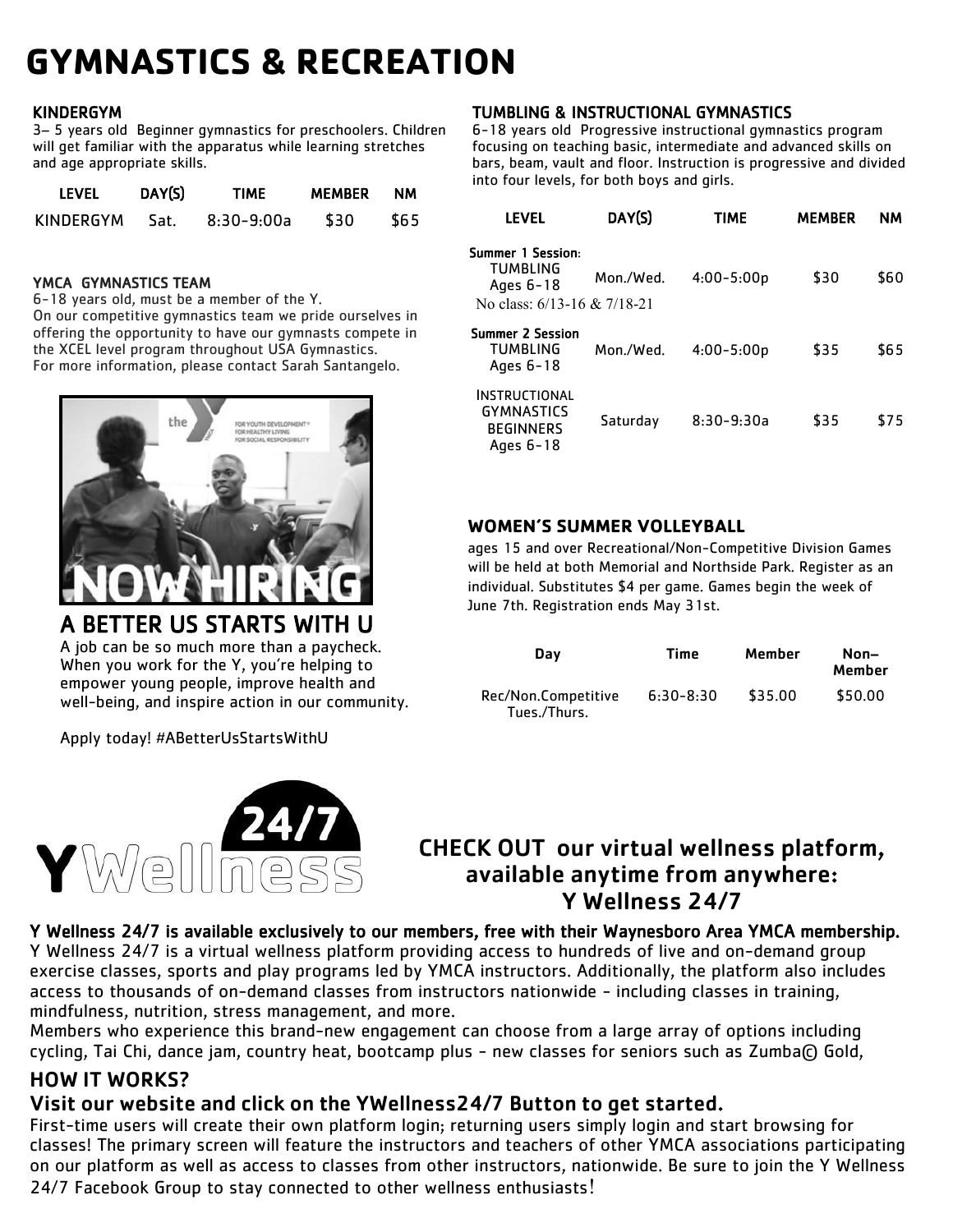# **GROUP EXERCISE**

#### GROUP POWER

Blast all your muscles with this hour long, high-rep weight training workout. Using an adjustable barbell, weight plates, and bodyweight, Group Power combines squats, lunges, curls and presses with a variety of functional integrated exercises. Dynamic music and a motivating group atmosphere will get your heart rate up, make you sweat, and push you to a personal best! Ages 13 and older. Beginner/Intermediate/Advanced

#### Boot Camp/Bodyweight Blast

Keep your body guessing and the results coming with this unique blend of cardio intervals, resistance training, and core integration. Each class is different based on the instructor. Ages 13 and older. Beginner/ Intermediate/Advanced

#### Zumba

We take the "work" out of workout, by mixing low-intensity and highintensity moves for an interval-style, calorie-burning dance fitness party. Once the Latin and World rhythms take over, you'll see why Zumba® Fitness classes are often called exercise in disguise. Super effective? Check. Super fun? Check and check. Ages 13 & older. Beginner/Intermediate/Advanced

#### YOGA

Yoga can assist in managing stress and illness, increasing flexibility, and promoting relaxation. Our instructors give options and modifications to meet the needs of new health seekers and experienced yogis. Ages 13 and older. Beginner/Intermediate/Advanced

#### SPIN/SPIN INTERVALS

Choose the classic hour long ride, or challenge yourself with shorter, more intense interval training! Spin is low-impact calorie scorching cardio for all levels. Class size is limited. Ages 13 and older. Beginner/Intermediate/Advanced

#### L1FT

L1FT workouts involve high repetitions of relatively low weights (bar and weight plates or dumbbells), which reduces the chance of injury but still allows you to access the many benefits of resistance training. Beginner/Intermediate/Advanced

### **WELLNESS CENTER**

We have expanded the Wellness Center and invested in new equipment like the S-Drive: a truly unique piece of training equipment that combines the benefits of a user-driven treadmill, weighted sled and resistance parachute in one space-saving footprint. Try the Ultra Series single station strength equipment with a space saving design, built in rep counters, ergonomic grip, and a sleek design in our Wellness Center, and the transformation of our Weight Room into a space for strength and power enthusiasts. Updated and improved to keep pace with all your fitness steps!



MATRIX

Ultra Series



#### GROUP EXERCISE CLASSES ARE FREE TO MEMBERS!

Schedules are available at member services and on our website: www.waynesboroymca.org Keep up-to-date with the Facebook Group: Waynesboro YMCA Group Fitness

#### SilverSneakers Classic

Chair exercise class that allows participants to work on basic strengthening exercises from the seated position. The focus is on strengthening muscles and increasing range of motion without impact or overexertion.

#### SilverSneakers Circuit

Similar to the classic class, with the option for more vigorous movement. Participants should be able to stand for 45 minutes.

#### SilverSneakers Yoga

SilverSneakers Yoga will move your whole body through a complete series of seated and standing poses with chair support as needed. Restorative breathing exercises will promote relaxation while a variety of poses increase flexibility, balance, and range of motion.

### **PERSONAL TRAINING**

Working with a trainer provides support, motivation, and accountability. Schedule a consult with a certified trainer to help develop realistic long and short term goals!

| Sessions are                 | Rates    | Member  |
|------------------------------|----------|---------|
| available in                 | $60$ min | \$45.00 |
| 60/45/30<br>minute packages. | 30 MIN   | \$35.00 |

To help our clients track their progress, we offer a complimentary InBody scan with every 5 session package purchased. Package rates are available online. Ask your trainer how the InBody scan helps you dial in your training and diet, and keeps you motivated! To schedule a consultation, contact Sarah@waynesboroymca.org